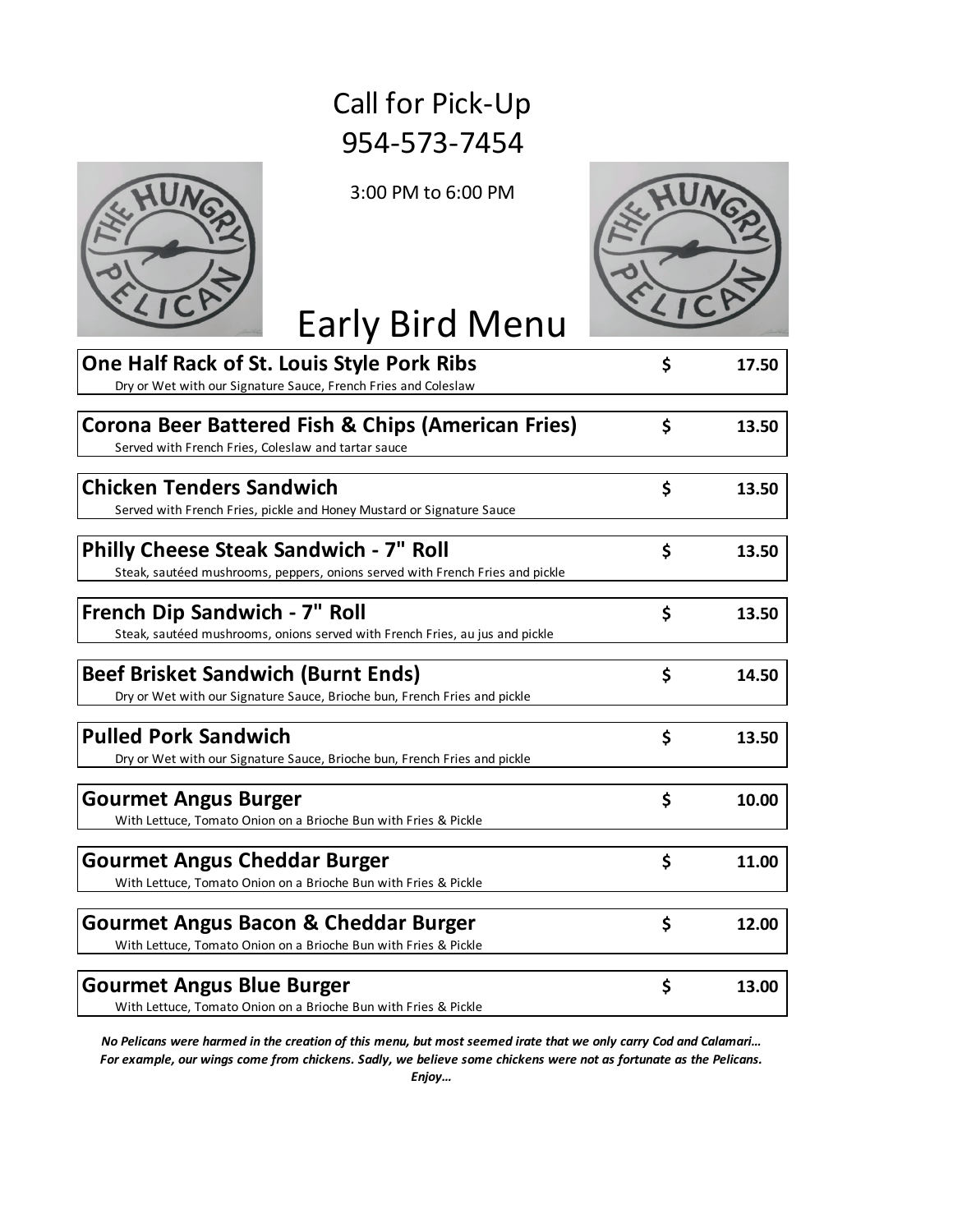## 954-573-7454 Call for Pick-Up



6:01 PM to 9:00 PM



## Diner Entrees

| <b>Full Rack of St. Louis Style Pork Ribs</b>                                 | \$<br>31.99 |
|-------------------------------------------------------------------------------|-------------|
| Dry or Wet with our Signature Sauce, French Fries and Coleslaw                |             |
|                                                                               |             |
| One Half Rack of St. Louis Style Pork Ribs                                    | \$<br>20.99 |
| Dry or Wet with our Signature Sauce, French Fries and Coleslaw                |             |
|                                                                               |             |
| One Half Rack of St. Louis Style Pork Ribs with Ten Wings                     | \$<br>31.99 |
| Dry or Wet with our Signature Sauce, French Fries and Coleslaw                |             |
| Wings Mild, Hot or signature Sauce (BBQ), Blue Cheese, Celery and Carrots     |             |
|                                                                               |             |
| <b>Corona Beer Battered Fish &amp; Chips (American Fries)</b>                 | \$<br>15.99 |
| Served with French Fries, Coleslaw and Tartar sauce                           |             |
| <b>Chicken Tenders Platter</b>                                                | \$<br>14.99 |
| Served with French Fries, Coleslaw and Honey Mustard or Signature Sauce       |             |
|                                                                               |             |
| <b>Philly Cheese Steak Sandwich - 7" Roll</b>                                 | \$<br>14.99 |
| Steak, sautéed mushrooms, peppers, onions served with French Fries and pickle |             |
|                                                                               |             |
| French Dip Sandwich - 7" Roll                                                 | \$<br>14.99 |
| Steak, sautéed mushrooms, onions served with French Fries, au jus and pickle  |             |
|                                                                               |             |
| <b>Beef Brisket Platter (Burnt Ends)</b>                                      | \$<br>19.99 |
| Dry or Wet with our Signature Sauce, French Fries, pickle and Coleslaw        |             |
|                                                                               |             |
| <b>Pulled Pork Platter</b>                                                    | \$<br>16.99 |
| Dry or Wet with our Signature Sauce, French Fries, pickle and Coleslaw        |             |
|                                                                               |             |
| <b>Gourmet Angus Burger</b>                                                   | \$<br>11.99 |
| With Lettuce, Tomato Onion on a Brioche Bun with Fries & Pickle               |             |
|                                                                               |             |
| <b>Gourmet Angus Cheddar Burger</b>                                           | \$<br>13.99 |
| With Lettuce, Tomato Onion on a Brioche Bun with Fries & Pickle               |             |
|                                                                               |             |
| <b>Gourmet Angus Bacon &amp; Cheddar Burger</b>                               | \$<br>14.99 |
| With Lettuce, Tomato Onion on a Brioche Bun with Fries & Pickle               |             |
|                                                                               |             |
| <b>Gourmet Angus Blue Burger</b>                                              | \$<br>14.99 |
| With Lettuce, Tomato Onion on a Brioche Bun with Fries & Pickle               |             |

*No Pelicans were harmed in the creation of this menu, but most seemed irate that we only carry Cod and Calamari… For example, our wings come from chickens. Sadly, we believe some chickens were not as fortunate as the Pelicans.*